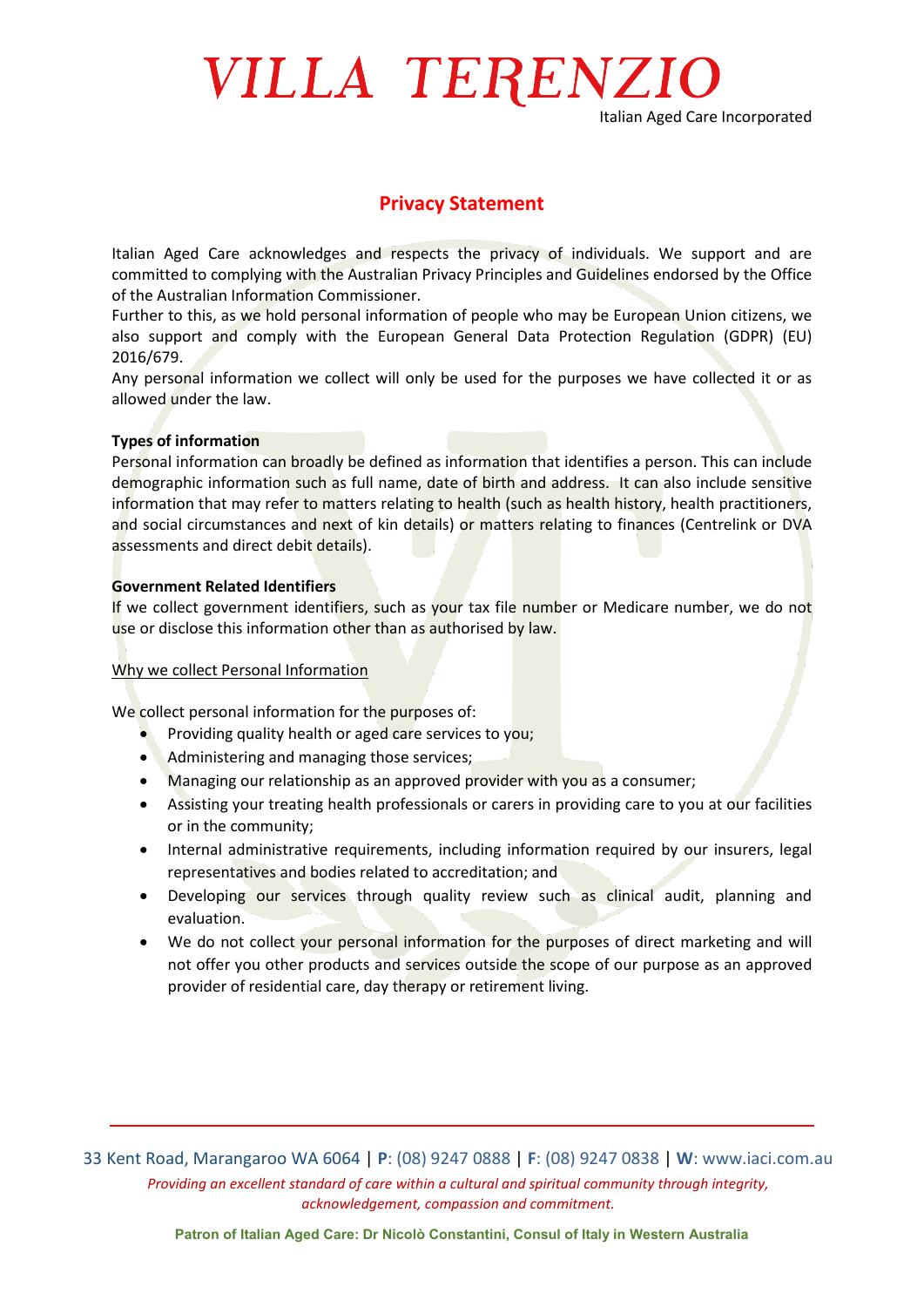### VILLA TERENZIO

#### How do we collect your Personal Information?

Wherever possible and practicable we will collect personal information directly from you and your family/responsible person. This may happen before admission to our services; at admission; and ongoing while you receive residential care, day therapy or retirement living provided by us.

We may collect personal information from health professionals, government departments and agencies or your family/responsible person. We may also collect information from bona fide third parties who provide services to you.

We may also collect information by using cookies on our website. Cookies will not be used to identify individuals, but may use information to improve the website functions. If we use cookies on our website then visitors to the site can block them using settings within their internet browser, however this may reduce the available features of the website.

#### Why Italian Aged Care may disclose your Personal Information?

For the sole purpose of providing quality services to you, there will be times when we will need to disclose your personal information to third parties. These third parties may include:

- Health professionals;
- Our service and contractors where such information is essential for provision of care and services;
- State and Commonwealth departments; and
- Your representatives including family, responsible persons, guardians or administrators.

Before any disclosure of personal information to another person or organisation, Italian Aged Care will take all reasonable steps to satisfy our needs that:

- The other person or organisation has a commitment to protecting your personal information which as a minimum is equal to our policy; or
- You have consented to us making the disclosure

Currently all information that we have stored is on our IT server and not stored outside Australia.

#### **Marketing**

We will not provide your information to third parties for direct marketing. However, we may use your information to provide you with current information about our services (including new services being offered by us), changes to our organisation or any benefits that we are made aware of that in good faith we believe may benefit you as a person.

If you do not wish to receive such information, you may at any time decline to receive it by telephoning us on (08) 9247 0888, by emailing us at reception@iaci.com.au, or by writing to us at 33 Kent Road Marangaroo WA 6064. We are committed to taking all reasonable steps to meet your request at the earliest possible opportunity.

#### **Updating Your Personal Information**

It is important that any personal information we hold about you is accurate and up to date. During our relationship of providing services or accommodation, we may ask you to inform us if any of your

33 Kent Road, Marangaroo WA 6064 | **P**: (08) 9247 0888 | **F**: (08) 9247 0838 | **W**: www.iaci.com.au *Providing an excellent standard of care within a cultural and spiritual community through integrity, acknowledgement, compassion and commitment.*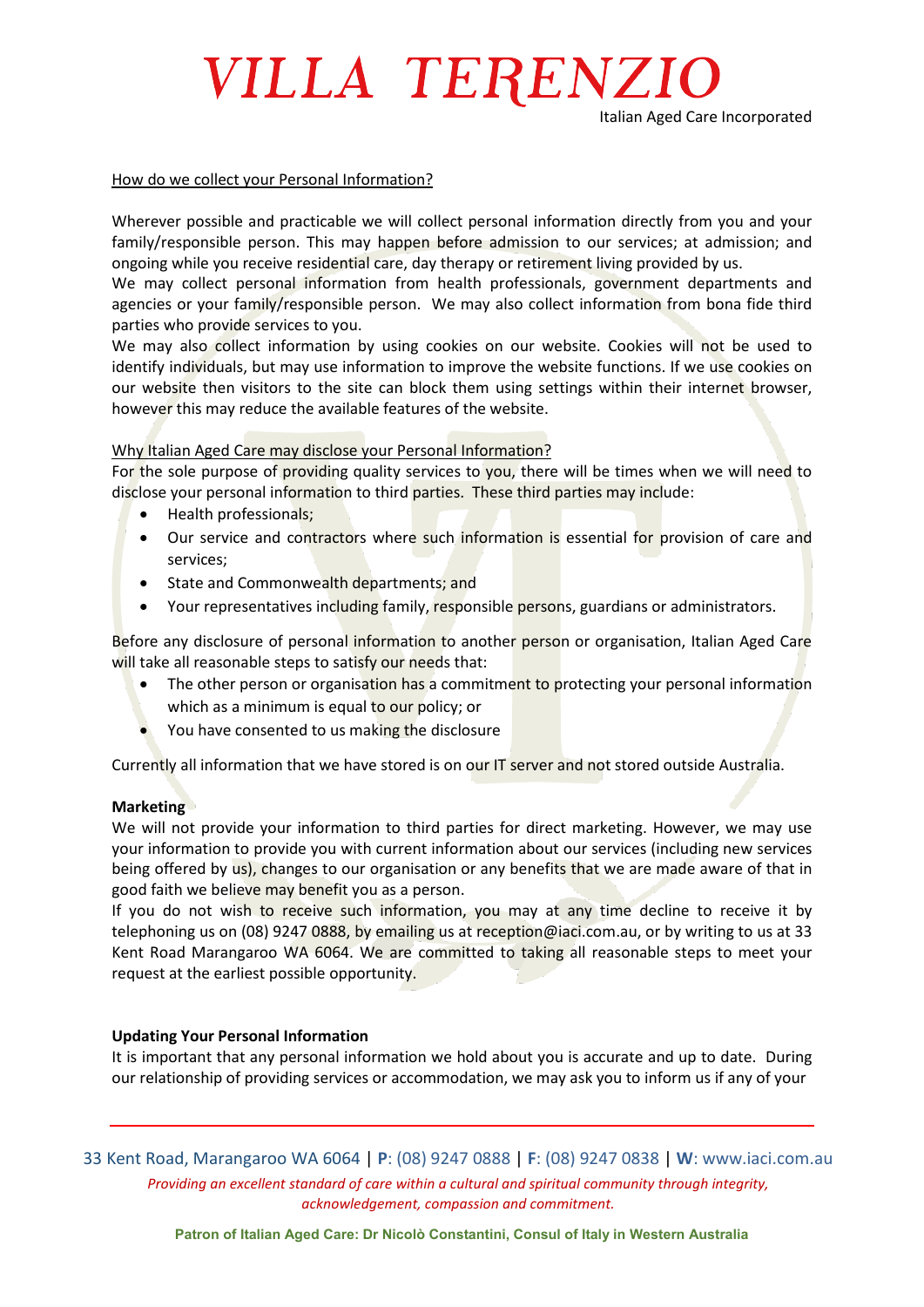# VILLA TERENZIO

personal information has changed. We may ask you to inform us of any errors relating to personal information and to keep us informed of any changes relating to personal information.

You may contact us at any time if you wish to make changes to your personal information, as we may rely on you to ensure the information we hold is accurate and complete.

#### **Access to Personal Information**

We are committed to providing you with access to personal information we hold about you. You may request access to any of the personal information we hold about you at any time and we will take all reasonable steps to respond within five working days. We aim to respond immediately where we can, however we may need to contact other people or organisations to properly respond to your request.

Please note that we are not required to provide you with access to your personal information in certain circumstances. These include where the information relates to existing or reasonably anticipated legal proceedings or if such request is vexatious. If access is denied, you will be informed why that has occurred.

#### **Correction of Personal Information**

If any of the personal information we hold about you is incorrect, inaccurate or out of date vou should request that we correct the information. Where possible, we will correct the personal information immediately, although we may require five working days where we need to consult other people or organisations to properly respond to your request.

If for any reason we refuse to correct personal information, you will be informed as to our reasons for not correcting the information.

#### **Erasure of Personal Information**

A person who holds EU citizenship may request erasure of personal information, subject to the grounds listed in Article 7 of the GDPR.

#### **Safety and Security of Personal Information Held**

We may store your personal information in paper and electronic form. Italian Aged Care takes reasonable steps to protect your personal information by storing it in a secure environment. We also take reasonable steps to protect any personal information from misuse, loss and unauthorised access, modification or disclosure.

#### **Complaints and Feedback**

All service users have a right to complain about the service they are receiving without fear of retribution, and can expect complaints to be dealt with fairly, promptly, and confidentially by management.

If you are dissatisfied with how we have dealt with your personal information, you may contact our Chief Executive Officer, who holds the role of organisational Data Protection Officer, on (08) 9247 0888, by emailing reception@iaci.com.au, or by writing to 33 Kent Road Marangaroo WA 6064.

Italian Aged Care will acknowledge your complaint within seven days and provide a decision or feedback on your complaint within 30 days.

33 Kent Road, Marangaroo WA 6064 | **P**: (08) 9247 0888 | **F**: (08) 9247 0838 | **W**: www.iaci.com.au *Providing an excellent standard of care within a cultural and spiritual community through integrity, acknowledgement, compassion and commitment.*